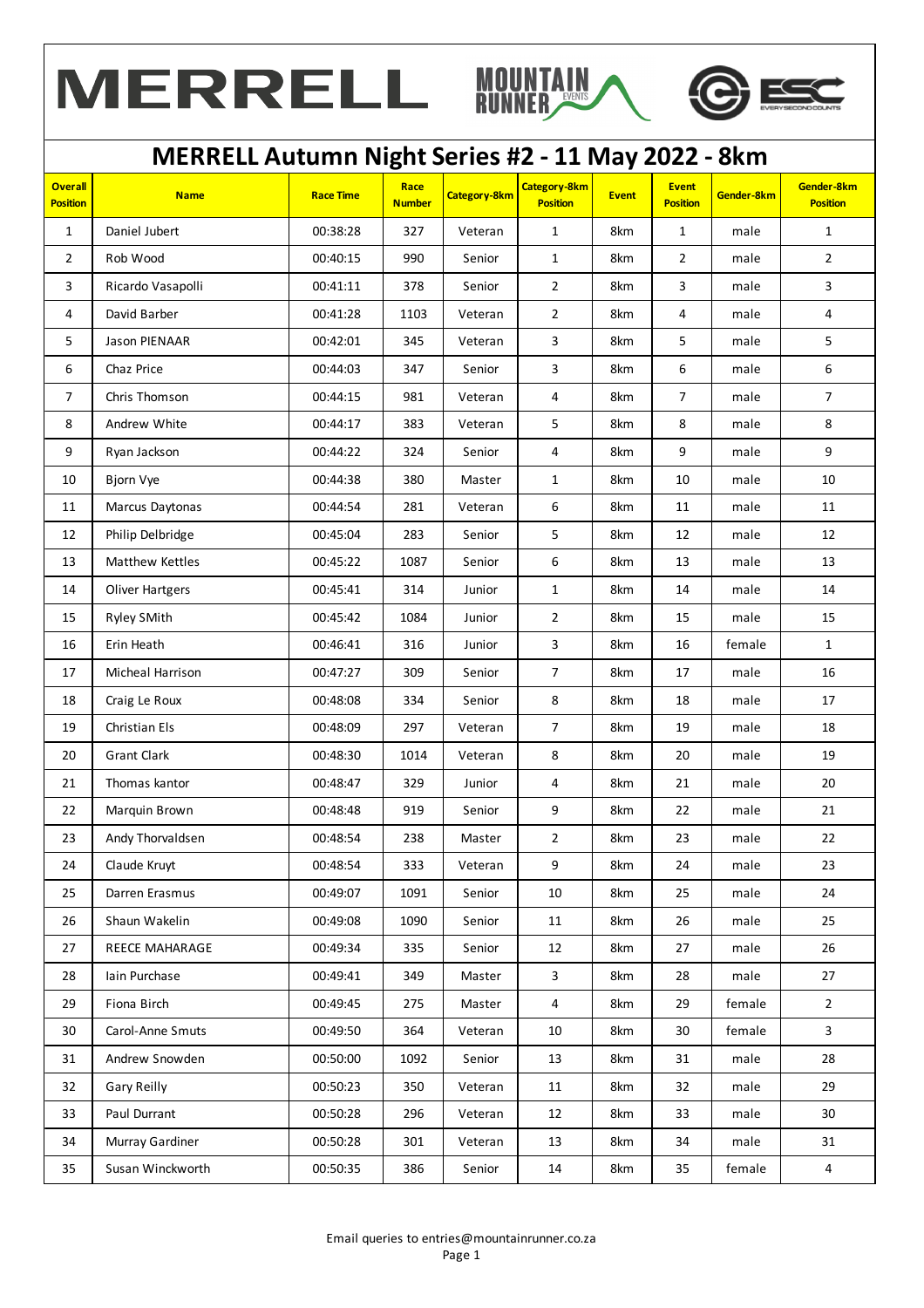





| <b>Overall</b><br><b>Position</b> | <b>Name</b>                  | <b>Race Time</b> | Race<br><b>Number</b> | <b>Category-8km</b> | <b>Category-8km</b><br><b>Position</b> | <b>Event</b> | <b>Event</b><br><b>Position</b> | Gender-8km | Gender-8km<br><b>Position</b> |
|-----------------------------------|------------------------------|------------------|-----------------------|---------------------|----------------------------------------|--------------|---------------------------------|------------|-------------------------------|
| 36                                | Sean Smuts                   | 00:51:30         | 365                   | Veteran             | 14                                     | 8km          | 36                              | male       | 32                            |
| 37                                | Ella Thorburn                | 00:51:31         | 862                   | Junior              | 5                                      | 8km          | 37                              | female     | 5                             |
| 38                                | Michael Massingham           | 00:51:32         | 337                   | Veteran             | 15                                     | 8km          | 38                              | male       | 33                            |
| 39                                | Lauren Fuller                | 00:51:57         | 300                   | Senior              | 15                                     | 8km          | 39                              | female     | 6                             |
| 40                                | Carla Pool                   | 00:52:00         | 346                   | Senior              | 16                                     | 8km          | 40                              | female     | $\overline{7}$                |
| 41                                | Amy Farish                   | 00:52:01         | 299                   | Senior              | 17                                     | 8km          | 41                              | female     | 8                             |
| 42                                | Kate Haigh                   | 00:52:05         | 306                   | Senior              | 18                                     | 8km          | 42                              | female     | 9                             |
| 43                                | Roelof van Tonder            | 00:52:45         | 373                   | Senior              | 19                                     | 8km          | 43                              | male       | 34                            |
| 44                                | Mxolisi Shangase             | 00:53:59         | 359                   | Senior              | 20                                     | 8km          | 44                              | male       | 35                            |
| 45                                | Sebastian Worthington-Fitnum | 00:54:55         | 1175                  | Senior              | 21                                     | 8km          | 45                              | male       | 36                            |
| 46                                | Paul Marais                  | 00:55:04         | 336                   | Veteran             | 16                                     | 8km          | 46                              | male       | 37                            |
| 47                                | Lucie Barber                 | 00:55:32         | 272                   | Veteran             | 17                                     | 8km          | 47                              | female     | 10                            |
| 48                                | Samantha Els                 | 00:55:35         | 298                   | Veteran             | 18                                     | 8km          | 48                              | female     | 11                            |
| 49                                | Sebastian Wegner             | 00:55:35         | 382                   | Senior              | 22                                     | 8km          | 49                              | male       | 38                            |
| 50                                | neal saunderson              | 00:55:36         | 354                   | Veteran             | 19                                     | 8km          | 50                              | male       | 39                            |
| 51                                | Craig Harris                 | 00:55:41         | 307                   | Veteran             | 20                                     | 8km          | 51                              | male       | 40                            |
| 52                                | Tamsin van Vlaanderen        | 00:55:43         | 374                   | Veteran             | 21                                     | 8km          | 52                              | female     | 12                            |
| 53                                | Steve Heldzingen             | 00:55:47         | 317                   | Veteran             | 22                                     | 8km          | 53                              | male       | 41                            |
| 54                                | Mervin Schnehage             | 00:55:52         | 358                   | Veteran             | 23                                     | 8km          | 54                              | male       | 42                            |
| 55                                | Alan Schermbrucker           | 00:55:58         | 355                   | Veteran             | 24                                     | 8km          | 55                              | male       | 43                            |
| 56                                | Lisa Schermbrucker           | 00:55:59         | 356                   | Veteran             | 25                                     | 8km          | 56                              | female     | 13                            |
| 57                                | Adam Spagnoletti             | 00:56:08         | 366                   | Veteran             | 26                                     | 8km          | 57                              | male       | 44                            |
| 58                                | Andre Hoekstra               | 00:56:08         | 321                   | Master              | 5                                      | 8km          | 58                              | male       | 45                            |
| 59                                | elize van staden             | 00:56:10         | 372                   | Veteran             | $27\,$                                 | 8km          | 59                              | female     | 14                            |
| 60                                | Romy Moll                    | 00:56:10         | 340                   | Senior              | 23                                     | 8km          | 60                              | female     | 15                            |
| 61                                | Heide Hart                   | 00:56:21         | 313                   | Veteran             | 28                                     | 8km          | 61                              | female     | 16                            |
| 62                                | Ane Dippenaar                | 00:56:30         | 286                   | Senior              | 24                                     | 8km          | 62                              | female     | 17                            |
| 63                                | Elene Goosen                 | 00:56:31         | 303                   | Senior              | 25                                     | 8km          | 63                              | female     | 18                            |
| 64                                | Nini Conradie                | 00:56:32         | 278                   | Senior              | 26                                     | 8km          | 64                              | female     | 19                            |
| 65                                | Ryan Gould                   | 00:56:32         | 305                   | Senior              | 27                                     | 8km          | 65                              | male       | 46                            |
| 66                                | Adrian Moisey                | 00:56:37         | 339                   | Senior              | 28                                     | 8km          | 66                              | male       | 47                            |
| 67                                | Kim Hinrichs                 | 00:57:00         | 320                   | Senior              | 29                                     | 8km          | 67                              | male       | 48                            |
| 68                                | Stephen du Plessis           | 00:57:01         | 289                   | Senior              | 30                                     | 8km          | 68                              | male       | 49                            |
| 69                                | Alison du Plessis            | 00:57:02         | 288                   | Senior              | 31                                     | 8km          | 69                              | female     | 20                            |
| 70                                | Lorien Pask                  | 00:57:04         | 1094                  | Master              | $\boldsymbol{6}$                       | 8km          | 70                              | female     | 21                            |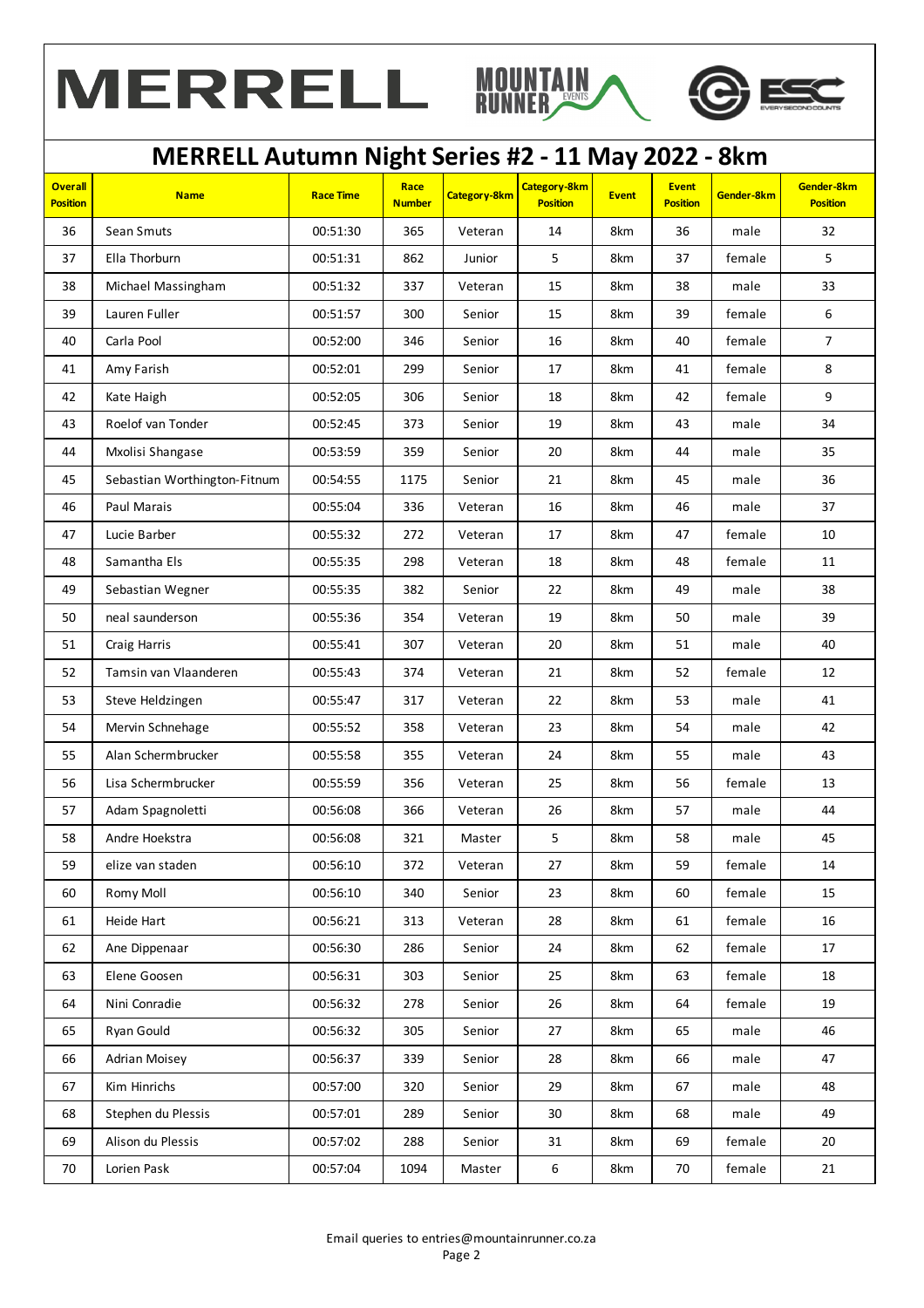



|                                   |                           |                  | o                     |              |                                 |              |                                 |            |                               |
|-----------------------------------|---------------------------|------------------|-----------------------|--------------|---------------------------------|--------------|---------------------------------|------------|-------------------------------|
| <b>Overall</b><br><b>Position</b> | <b>Name</b>               | <b>Race Time</b> | Race<br><b>Number</b> | Category-8km | Category-8km<br><b>Position</b> | <b>Event</b> | <b>Event</b><br><b>Position</b> | Gender-8km | Gender-8km<br><b>Position</b> |
| 71                                | Nadia van der Merwe       | 00:57:05         | 370                   | Senior       | 32                              | 8km          | 71                              | female     | 22                            |
| 72                                | <b>Elmar Cilliers</b>     | 00:57:06         | 276                   | Senior       | 33                              | 8km          | 72                              | male       | 50                            |
| 73                                | Tina Hepburn              | 00:57:08         | 319                   | Senior       | 34                              | 8km          | 73                              | female     | 23                            |
| 74                                | <b>Bridgid Thomson</b>    | 00:57:09         | 999                   | Veteran      | 29                              | 8km          | 74                              | female     | 24                            |
| 75                                | Velia Duncan              | 00:57:27         | 295                   | Veteran      | 30                              | 8km          | 75                              | female     | 25                            |
| 76                                | Kerry van Niekerk         | 00:57:30         | 907                   | Senior       | 35                              | 8km          | 76                              | female     | 26                            |
| 77                                | Gerard Bergstedt          | 00:57:33         | 273                   | Veteran      | 31                              | 8km          | 77                              | male       | 51                            |
| 78                                | pamela allen              | 00:57:36         | 267                   | Veteran      | 32                              | 8km          | 78                              | female     | 27                            |
| 79                                | Morgan Cook               | 00:57:41         | 279                   | Senior       | 36                              | 8km          | 79                              | female     | 28                            |
| 80                                | Keira Kantor              | 00:57:44         | 328                   | Junior       | 6                               | 8km          | 80                              | female     | 29                            |
| 81                                | douglas olsson            | 00:57:46         | 1098                  | Veteran      | 33                              | 8km          | 81                              | male       | 52                            |
| 82                                | Katharine Michaud         | 00:57:51         | 338                   | Senior       | 37                              | 8km          | 82                              | female     | 30                            |
| 83                                | Dave Commerford           | 00:57:52         | 864                   | Veteran      | 34                              | 8km          | 83                              | male       | 53                            |
| 84                                | Mike DUNCAN               | 00:57:55         | 292                   | Veteran      | 35                              | 8km          | 84                              | male       | 54                            |
| 85                                | Marie Sto                 | 00:58:06         | 367                   | Senior       | 38                              | 8km          | 85                              | female     | 31                            |
| 86                                | Nicola Vertue             | 00:58:17         | 379                   | Veteran      | 36                              | 8km          | 86                              | female     | 32                            |
| 87                                | Justin Varkevisser        | 00:58:23         | 376                   | Senior       | 39                              | 8km          | 87                              | male       | 55                            |
| 88                                | Roxie Varkevisser         | 00:58:23         | 377                   | Senior       | 40                              | 8km          | 88                              | female     | 33                            |
| 89                                | Phillip Ablort-Morgan     | 00:58:43         | 264                   | Senior       | 41                              | 8km          | 89                              | male       | 56                            |
| 90                                | Greg Hart                 | 00:58:48         | 310                   | Master       | $\overline{7}$                  | 8km          | 90                              | male       | 57                            |
| 91                                | Christopher Schnehage     | 00:59:38         | 357                   | Master       | 8                               | 8km          | 91                              | male       | 58                            |
| 92                                | <b>Edward Pickup</b>      | 01:02:47         | 1183                  | Veteran      | 37                              | 8km          | 92                              | male       | 59                            |
| 93                                | Elenaor De Kock           | 01:03:45         | 282                   | Senior       | 42                              | 8km          | 93                              | female     | 34                            |
| 94                                | Johann Christian Sittmann | 01:04:39         | 362                   | Senior       | 43                              | 8km          | 94                              | male       | 60                            |
| 95                                | Tracy-Lee Smith           | 01:04:40         | 363                   | Senior       | 44                              | 8km          | 95                              | female     | 35                            |
| 96                                | Adam Walker               | 01:05:47         | 381                   | Veteran      | 38                              | 8km          | 96                              | male       | 61                            |
| 97                                | Micheal Wilkoinson        | 01:08:37         | 384                   | Senior       | 45                              | 8km          | 97                              | male       | 62                            |
| 98                                | Carmen Ashby              | 01:08:57         | 1095                  | Veteran      | 39                              | 8km          | 98                              | female     | 36                            |
| 99                                | <b>Bonte Betts</b>        | 01:08:57         | 274                   | Veteran      | 40                              | 8km          | 99                              | female     | 37                            |
| 100                               | Adrian Punt               | 01:09:57         | 348                   | Veteran      | 41                              | 8km          | 100                             | male       | 63                            |
| 101                               | Annemieke van der Valk    | 01:10:15         | 371                   | Senior       | 46                              | 8km          | 101                             | female     | 38                            |
| 102                               | Lauren Paillard           | 01:10:16         | 344                   | Senior       | 47                              | 8km          | 102                             | female     | 39                            |
| 103                               | Clare Naude-Blackburn     | 01:13:32         | 1150                  | Senior       | 48                              | 8km          | 103                             | female     | 40                            |
| 104                               | <b>Brett Schultz</b>      | 01:13:33         | 1158                  | Master       | 9                               | 8km          | 104                             | male       | 64                            |
| 105                               | Cheryl Petersen           | 01:16:21         | 1154                  | Master       | 10                              | 8km          | 105                             | female     | 41                            |
|                                   |                           |                  |                       |              |                                 |              |                                 |            |                               |